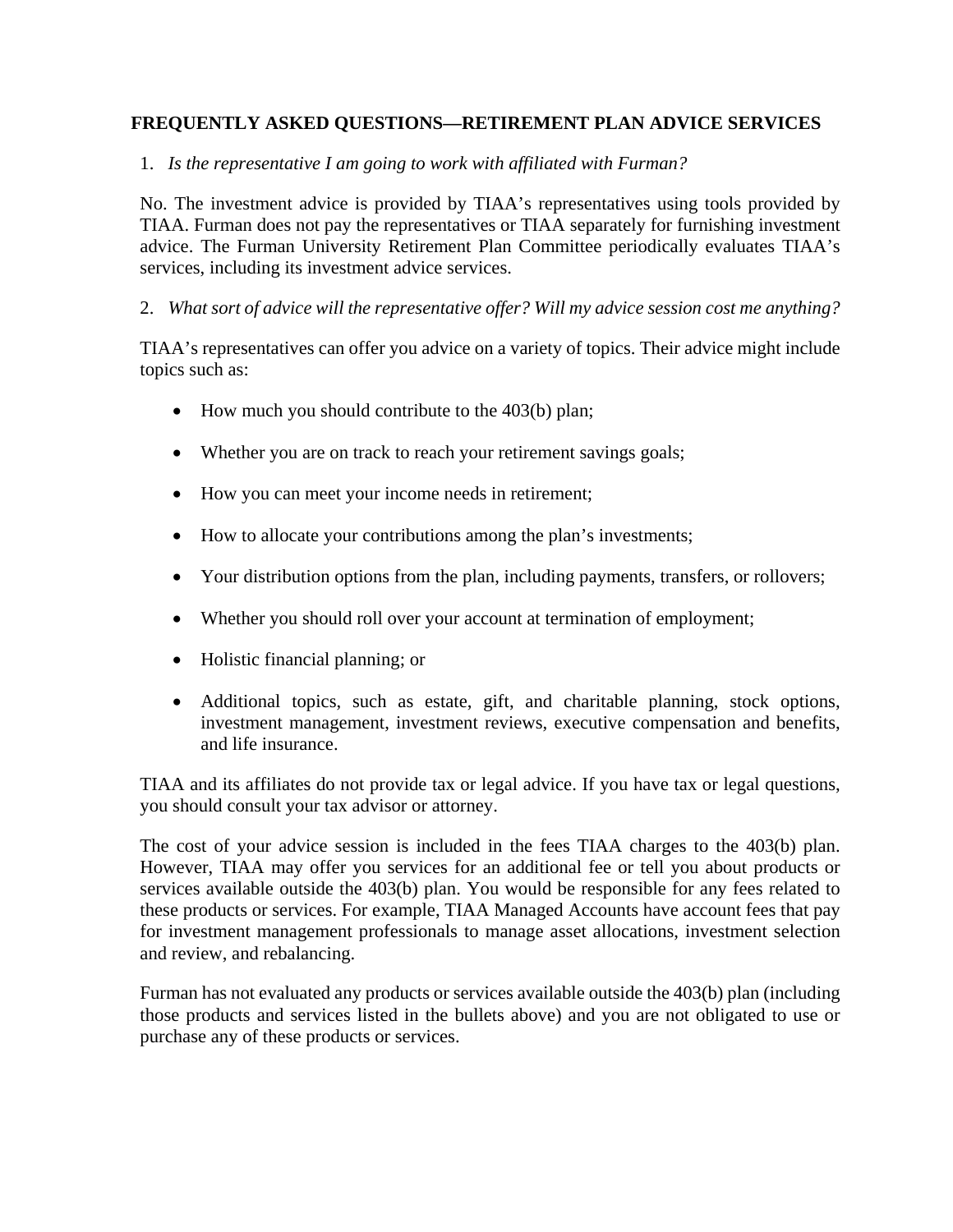#### 3. *How will the representative decide what advice to offer to me?*

We understand that TIAA provides advice to participants using advice tools developed by Morningstar, a third-party registered investment advisor. This means that TIAA's representatives will collect data from you and input that data into Morningstar's model. Morningstar's model will then provide a recommended action plan, which the TIAA representative will explain to you.

### 4. *How are representatives paid?*

We understand, based on responses provided by TIAA to Furman's questions, that:

- TIAA pays its financial representatives through a compensation program, which includes a salary and an annual variable bonus. We also understand that the bonus creates incentives for asset growth and retention in TIAA products and services, including successful referrals to other TIAA client facing areas. Compensation for financial representatives generally does not differentiate among the types of TIAA products and services.
- TIAA pays its Advisors, who serve clients with greater assets or more complex financial planning needs, through a compensation program, which includes a salary and an annual variable bonus. The bonus takes into account the time and complexity of the work required of the Advisor. Advisors have an incentive for asset growth and retention in TIAA products and services and to recommend managed accounts and other solutions that are designed for complex financial needs. To address these conflicts of interest, TIAA provides disclosure and puts its recommendations through a central review process designed to put the client's interest first. TIAA Advisors are not compensated based on whether a client invests in proprietary funds, nor are they compensated for making fund-specific recommendations.

#### 5. *How do my investment decisions impact how TIAA is paid?*

The investment options and accounts you select may impact the income of TIAA and its affiliates. TIAA operates for-profit subsidiaries that are paid based on the amount of money invested in TIAA products and services. In all cases, we strongly recommend that you carefully review and understand the fees associated with the investment products and services recommended by a representative before you implement the advice you receive. We understand, based on information provided to Furman by TIAA, that CREF accounts operate on an "at-cost" basis.

# 6. *How do my investment decisions affect the fees I pay?*

Each of the investments offered under the plan has different fees associated with it. Depending on which investments you choose, you may pay higher or lower fees. You can find more information about the fees associated with each investment option by downloading the most recent Quarterly Investment Update available at www.tiaa.org/furman.